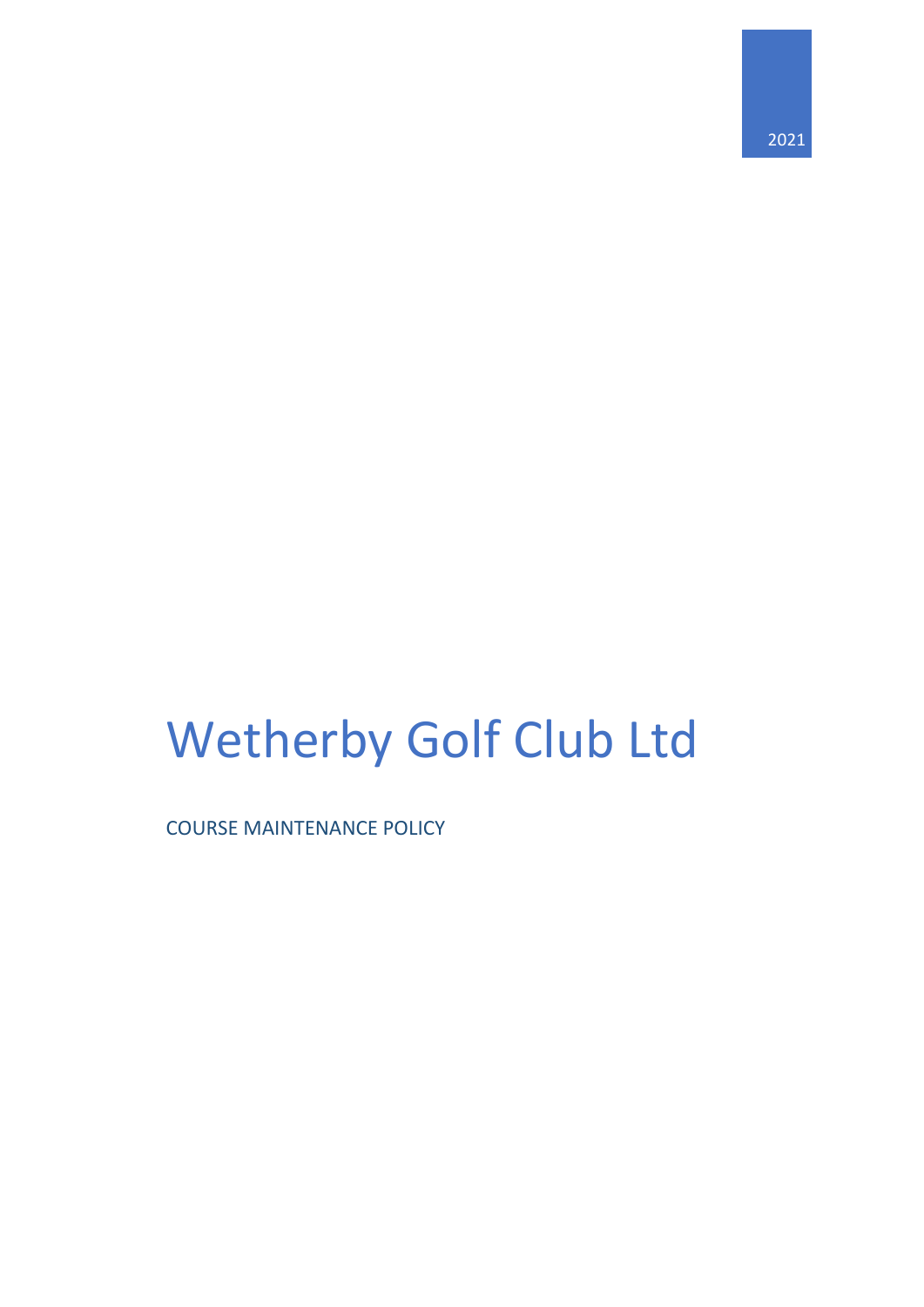# **Contents**

| <b>Section</b> | <b>Title</b>                                   |
|----------------|------------------------------------------------|
| 1.             | <b>Introduction</b>                            |
| 2.             | <b>Policy Objectives</b>                       |
| 3.             | <b>Roles and Responsibilities</b>              |
| 4.             | <b>Resources</b>                               |
| 5.             | <b>Financial</b>                               |
| 6.             | <b>Work Planning</b>                           |
| 7.             | <b>The Course</b>                              |
| 8.             | <b>Course Status Evaluation and Procedures</b> |
| 9.             | <b>Winter Golf</b>                             |
| 10.            | <b>Greenkeeping Staff and Members</b>          |
| 11.            | <b>Irrigation</b>                              |
| 12.            | <b>Ecology</b>                                 |
| 13.            | <b>Environment</b>                             |
| 14.            | <b>Professional Advice</b>                     |

| <b>Version</b> | Date                   | <b>Approved By</b>            |
|----------------|------------------------|-------------------------------|
| 1.0            | <b>3 June 2014</b>     | <b>Greens Committee</b>       |
| 2.0            | <b>6 January 2015</b>  | <b>Greens Committee</b>       |
| 3.0            | 24 February 2018       | <b>General Committee</b>      |
| 4.0            | <b>19 January 2021</b> | <b>The Board of Directors</b> |
|                |                        |                               |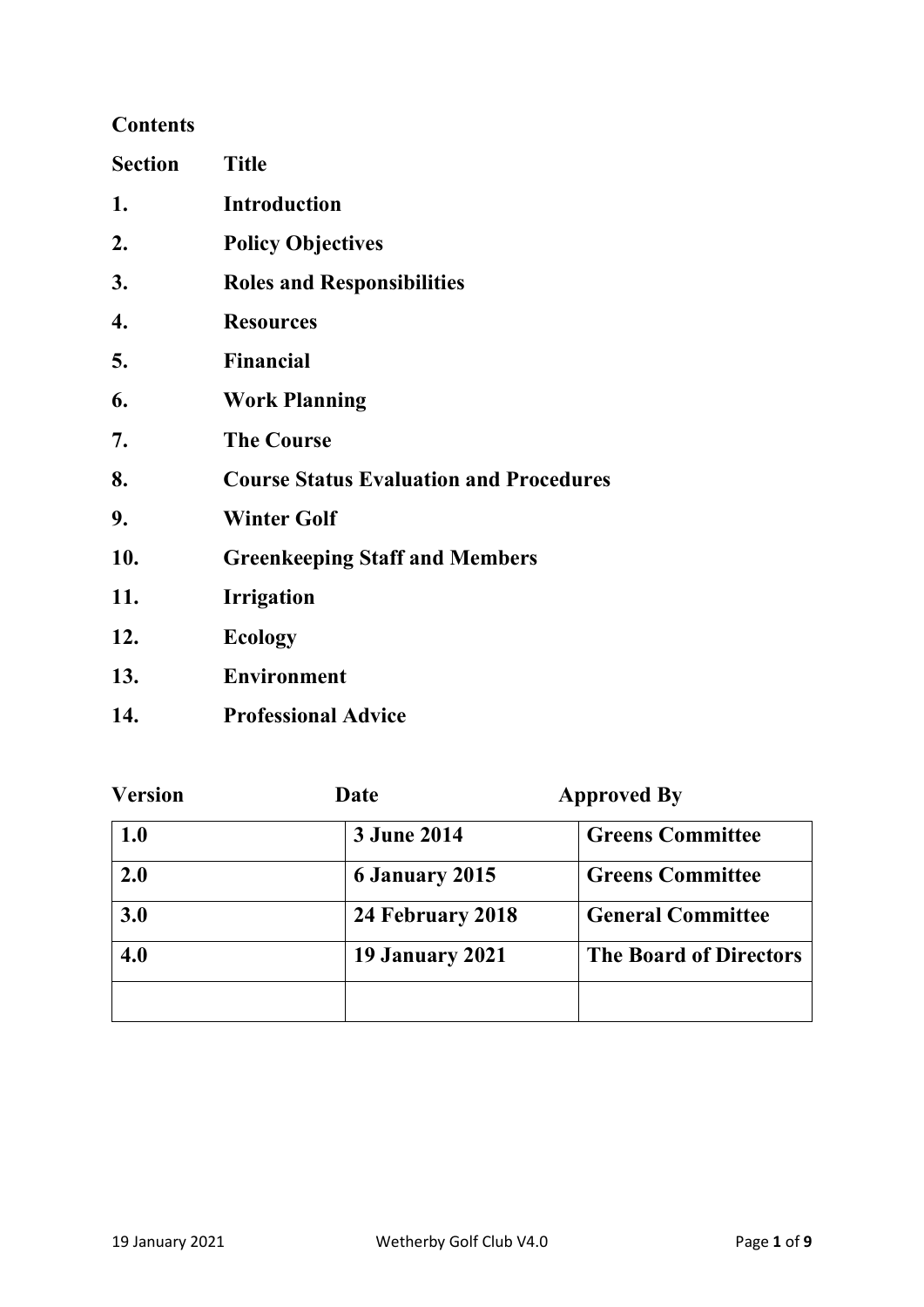# **1. Introduction**

This policy document sets out details for the management of the Golf Course at Wetherby Golf Club, approved by the Board of Directors (hereinafter referred to as the Board) of Wetherby Golf Club.

Changes to the policy will not be introduced without approval of the Board.

# **2. Policy Objectives**

To ensure the Golf Course is maintained to the highest standards throughout the year in order to provide players of all ages, gender and playing abilities, a challenging and enjoyable Course.

The Rules of Golf will always be observed. Typically, the Course will not be changed during the club's active season (April – October inclusive).

Course management will be carried out as laid down by the Course Management Policy (CMP) with amendments from time to time, submitted by the golf club's General Management Group (hereinafter referred to as GMG) to the Board, which subsequently gain approval of the Board.

The principle objectives of the CMP are:

- Ensure strategies, policies and plans that develop and maintain the Course and Clubhouse surroundings are in place, are operational and are under review at least on a yearly basis.
- Ensure maximum member and visitor enjoyment during any year through continuous improvement of the course whilst respecting any financial restrictions the Board might implement from time to time.

# **3. Roles & Responsibilities**

The implementation of the Course Management Policy is the responsibility of the GMG, aided and assisted by the Greens Working Group (GWG).

The Greens Working Group is made up of a Chairman of Greens and the General Manager of the Golf Club and up to three more selected members of the golf club, further supplemented by others (members or external) who are co-opted to the working group to undertake specific projects.

The Greens Working Group will meet once per month (or as necessary) to discuss the implementation of the CMP and to effect any working changes appropriate to ensure the policy remains effective.

The main objectives of the GWG are:

- Ensure the CMP is effectively being carried out. Notify the Board via GMG when any material change occurs or is programmed for change.
- Ensure course working and club golf calendar are working in harmony and that one or other does not present a conflict that prevents golf course working and/or golf events taking place.
- Consider monthly direct and indirect overhead expenditure reports relating to the Course.
- Consider monthly any health and safety matters affecting staff working and/or golf playability.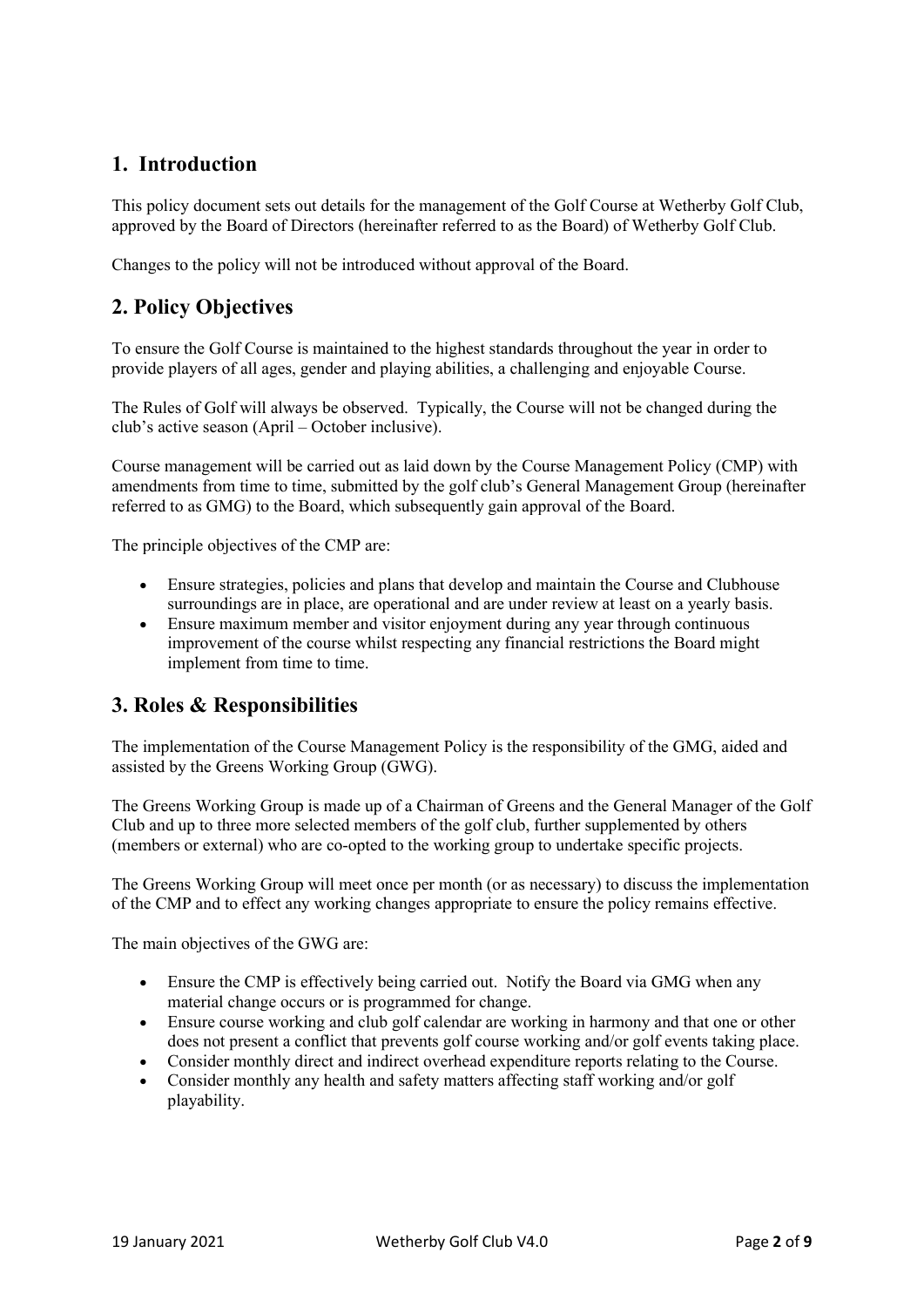# **4. Resources**

## **4.1. Staff**

Course staffing levels are managed by the General Manager and Course Manager. Staffing levels can fluctuate from time to time but will always be sufficient to implement the CMP. Should a situation arise where this is not the case the GMG would be informed by the GWG and this would be taken up at Board level.

The core staffing level at Wetherby Golf Club consists of:

- Course Manager (L3)
- Deputy Course Manager (L3)
- Greenkeepers  $x4$  (L2)

Apprentices, temporary staff, and outside contractors may be employed when appropriate within the constraints of the annual budget.

There is a commitment to training and education of greenkeeping staff who are all encouraged to obtain the relevant certificates in Greenkeeping to the maximum of their individual capabilities.

# **5. Financial**

The budgets for the Course, agreed to by the Board, will consider the CMP and strive to ensure the policy is adequately financed during each period of 12 months.

# **6. Work Planning**

## **6.1 Timing of Work on the Course**

Invariably, ongoing essential work needs to be fitted in with the golfing calendar. It will be the aim of the General Manager, in regular discussions/meetings with the GWG, to plan this work well in advance so that the periods during which work must be done, can be agreed in advance and communicated to members.

Such work may well call for the closure of a hole or holes or necessitate the use of alternative greens to ensure the work is carried out effectively with long-term benefit to playing conditions and the safety of staff and players alike. Maintenance weeks will be communicated in advance to the membership.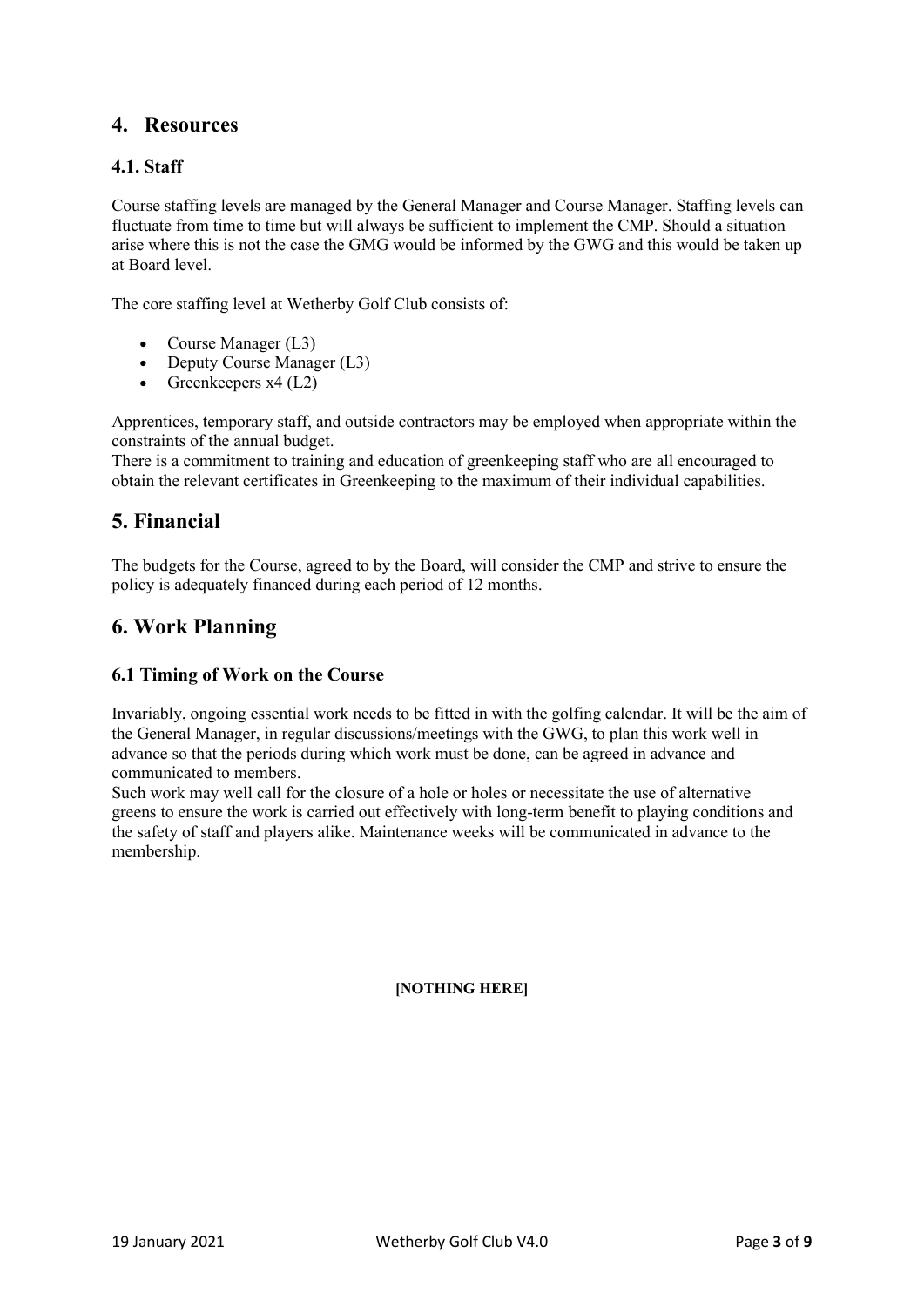# **7. The Course**

The Course was founded in 1910 being laid out on fertile land overlying calcareous bedrock. The adjacent river Wharfe is prone to overtopping its banks in times of heavy rainfall. Soil conditions at these times become waterlogged and consequently present difficult conditions for playing golf.

Soil compaction is an ongoing phenomenon, particularly in high traffic areas such as greens, tees, designated paths and fairways. A developing policy is being pursued using a variety of aeration techniques designed to relieve soil compaction with a view to promoting a more suitable growing environment.

## **7.1 Tees**

The maintenance of teeing grounds has high priority, these are cut 13mm - 16mm (time of year dependent). Tees are subject to all normal cultural practices, i.e., mowing, aeration, nutritional plus divot repair using soil/seed mixture. Tee markers will be moved regularly to ensure even wear of the teeing area consistent with R& A recommendations. Litter deposited in tee boxes will be removed as regularly as necessary.

## **7.2 Fairways**

The aim is to maintain fairways at a height of 14-20mm. The frequency of cutting and height is dependent on growing conditions, which, in summer, is largely dictated by the weather. Fairways will be cut with outlines to enhance aesthetic appeal and are subject to seasonal maintenance such as aeration.

Typically, the maximum distance on par 4 and par 5 holes from the RED tee distance marker to the start of the fairway will not exceed 90 yards. From the WHITE tee distance marker this will typically not exceed 165 yards.

## **7.3 Surrounds & Approaches**

Height of cut normally 14-20mm, as a rule these areas receive the same attention as greens usually being verticut, fertilized, and aerated.

## **7.4 Semi-rough**

The aim is to maintain semi-rough at a height of  $30 - 60$  mm, with any first cut of the semi-rough at 30mm. The frequency of cutting is dependent upon growing conditions. Such areas are of lower maintenance requirement though they do receive aeration attention in needy places by way of Verti-Draining.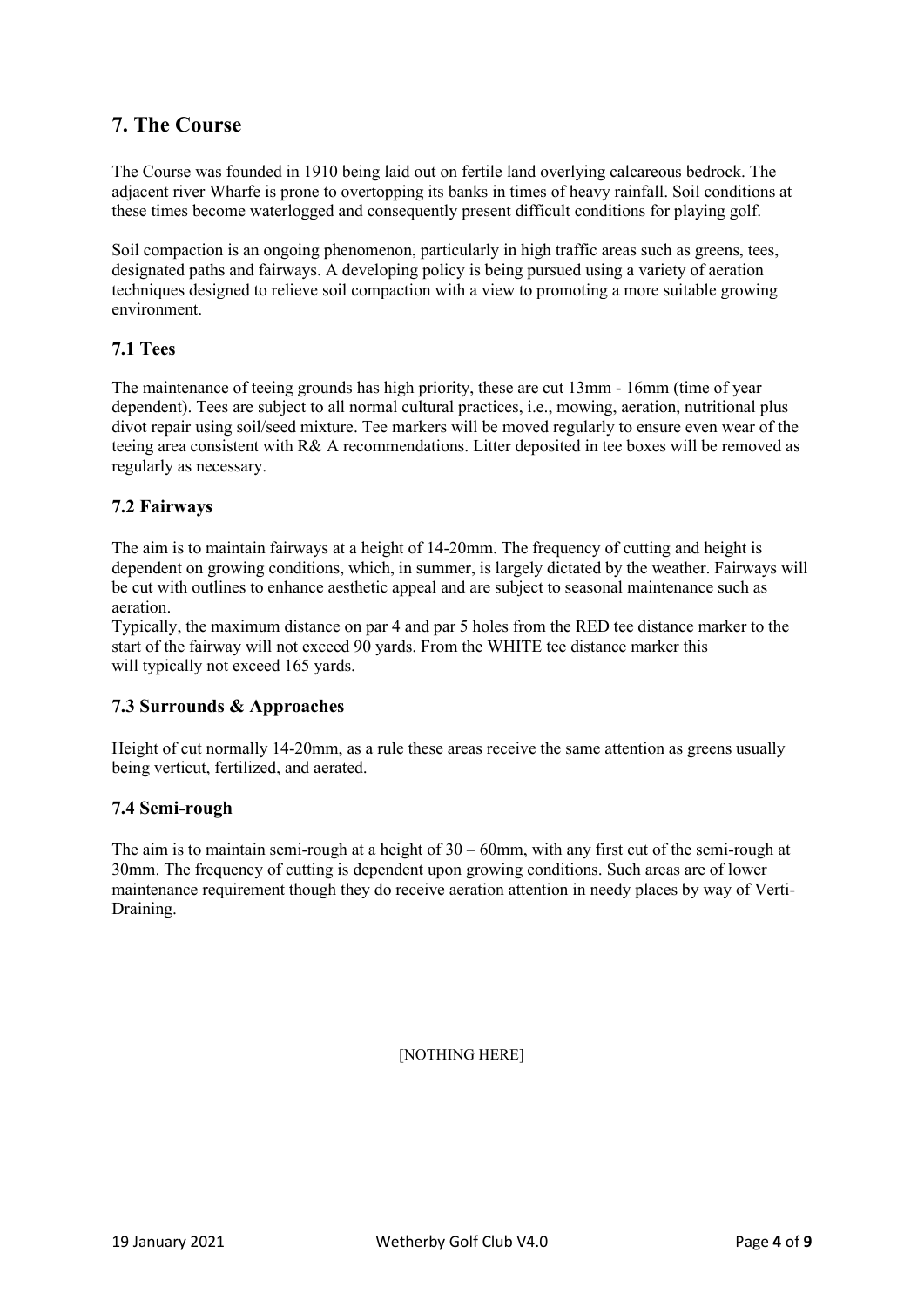## **7.5 Greens**

The aim is to achieve a consistent true and smooth putting surface during the main playing season, on all greens including the practice putting area, acknowledging that alternative greens may need to be brought into play during periods of inclement weather.

Turf composition is variable, some greens consisting almost entirely of annual meadow grass, whereas others display populations of bent and ryegrass.

Appropriate mechanical treatments and sensible top-dressing policies should minimise the lack of uniformity on putting surfaces, particularly during the main season, including the use of an "Iron" and "Sorrel roller and brush". A robust program of regular, ongoing aeration is in place, the long-term objective being to create optimum conditions for both healthy bacterial activity and plant vigor. The height of cut on greens is the responsibility of the Course Manager. Factors dictating cutting height are climate, time of year and the golfing calendar. Cutting heights typically range between 3mm and 8mm. depending on the above. Nutritional requirement on greens will be based on soil analysis, past records, prevailing need, and professional intuition.

A preventative regime is followed to minimise fusarium patch disease. Systemic fungicide is applied through the growth season to build up resistance to the disease within the grass plant.

This complements the use of contact fungicide treatment used throughout the year to address any spontaneous development of the disease.

## **7.6 Top Dressing**

These applications are made to greens, when conditions allow, following verti-cutting or aeration. Top dressing is used to correct minor surface levels, help break up thatch accumulation, augment microbial population and assist in surface drainage.

## **7.7 Drainage and Waterways**

On the Course, the dispersal of surface water from playing areas is of paramount importance. Many drainage ditches exist, and all must be kept clear of debris and silt.

An annual program is in place to ensure drains are not neglected and function properly. The General Manager & Course Manager will, as appropriate, liaise with Leeds City Council, Yorkshire Water Authority, Environment Agency, Wetherby Town Council and adjoining landowners to ensure that dikes and ditches function to their true potential.

## **7.8 Preparation of Temporary Greens**

Alternative greens will be used as little as possible. However, it is good insurance to have ready a set of reasonably playable surfaces to allow play to continue when main greens are being occupied for maintenance reasons or due to unsuitable ground conditions.

## **7.9 Bunkers**

The aim is to maintain consistent sand in quality and depth in all bunkers. Sand bunkers will be regularly raked by Greenkeepers. They will be inspected frequently for water retention and kept clear. Bunker edges will be maintained in a tidy condition being attended to throughout the season. Adverse weather conditions can impact on this work.

A hand rake will be provided at each bunker, two in the large ones, and all players will be expected to rake out their pitch marks and foot marks as a matter of ordinary course etiquette before leaving the bunker. Rakes will be positioned in line with the latest R&A /Club recommendations.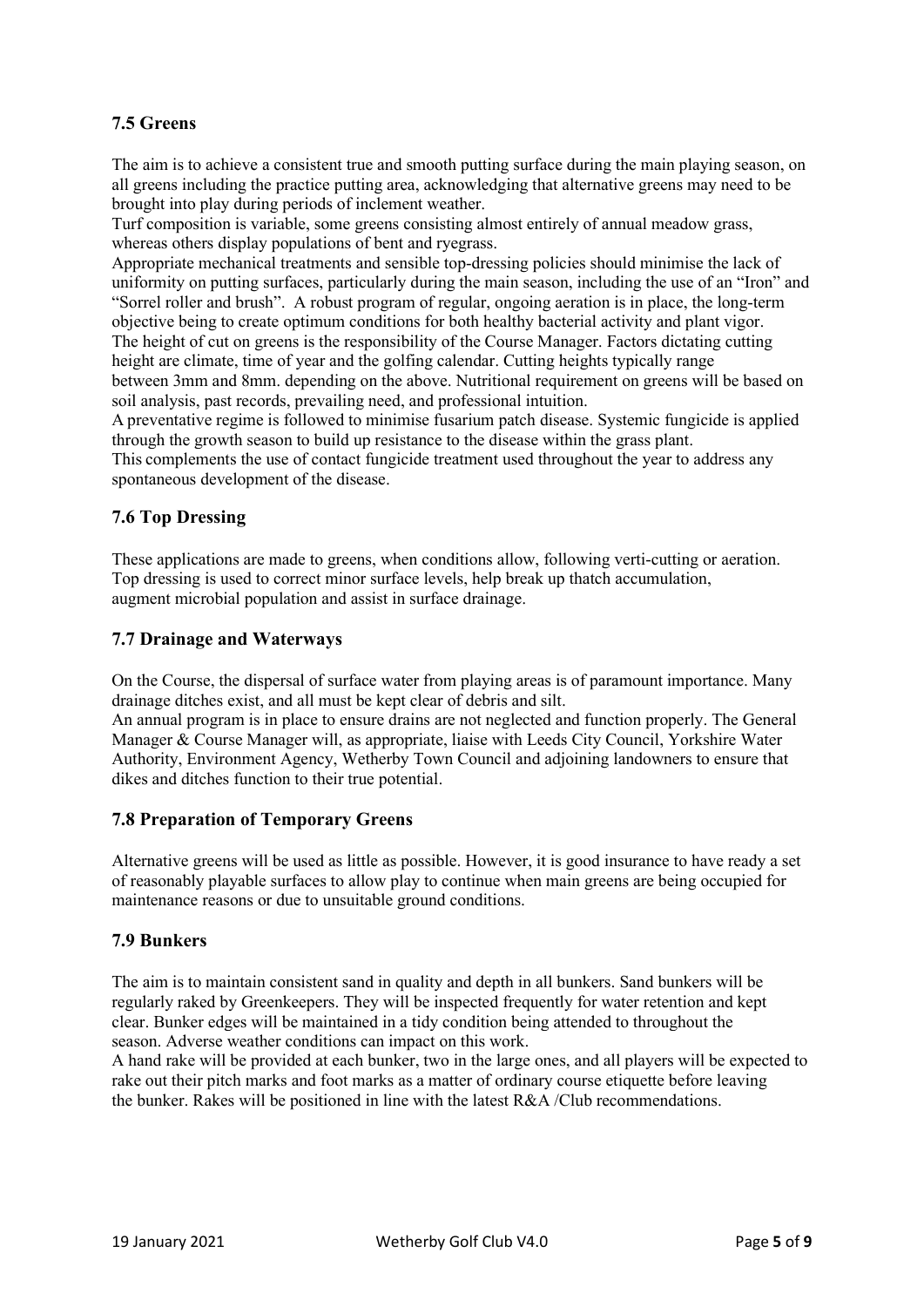## **7.10 Paths and Walkways**

All paths and walkways should be maintained to a safe standard and weed free. The longterm objectives are to ensure all paths are resilient to flooding and with a consistent surface.

# **8. Course Status Evaluation and Procedures**

## **8.1 Objective**

To keep the Course open and playable with minimum constraints for as long a period as possible without compromising longer term quality.

However, when adverse conditions lead to an increased degree of potential risk to players or stress to the Course then there is no option but to place restrictions on play including closure of individual holes, the use of winter greens, trolley and/or buggy usage or complete closure. There shall be no alteration to playing conditions on competition days.

## **8.2 The Daily Decision Process**

Decisions regarding the balance of short term versus long term interests of members will be made between the Course Manager, or in his absence a delegated subordinate of the greenkeeping staff, the Professional and the General Manager, if possible a minimum of 2 out of 3 are required..

Following an early morning assessment of prevailing conditions, details on the Course status will be posted on the golf club's website [\(www.wetherbygolfclub.co.uk\)](http://www.wetherbygolfclub.co.uk/) and Club V1 App. The course status is also obtainable by dialing 01937 580089 Option 0.

Monday – Friday, the Course will be re-inspected during the early morning to consider if a change to course status is required to be made i.e., to allow play, to restrict play, or place restrictions and to communicate the decision as above. On weekends the course will be inspected prior to the greenkeeping staff leaving for the day. They will discuss the course status with the Professional and/or General Manager who can make the decision to change the course status following further discussion with the nominated greenkeeping staff.

## **8.3 Course Closure**

The Course may be closed, or part closed as noted under 8.2. Full or partial closure may be necessary when unusual weather conditions have occurred and damage to the Course, or potential risk to players, would result if play were to be permitted. Such conditions would exist if greens were waterlogged, the Course was flooded, during severe frost, ice snow or fog, or when there is a risk of lightning.

During winter months (November to March) a decision to close the Course or the use of the temporary greens will follow the procedure in 8.2.

During summer months (April to October) a decision to close the Course may be rescinded one hour after the conditions which closed it have ceased and after an inspection by the person/people responsible for the original decision.

In support of the above requirement, and as part of the normal early morning inspection, the Course Manager shall decide whether all or some of the Course or greens are unfit to allow play, but, if closure is considered necessary solely to protect the main greens, temporary greens shall be brought into play as the preferred alternative to closure. In the event of full or part closure the

Course Manager, or in his absence a delegated subordinate, will update the golf club's website [\(www.wetherbygolfclub.co.uk\)](http://www.wetherbygolfclub.co.uk/) and Club V1 App and telephone message on the golf club's telephone system.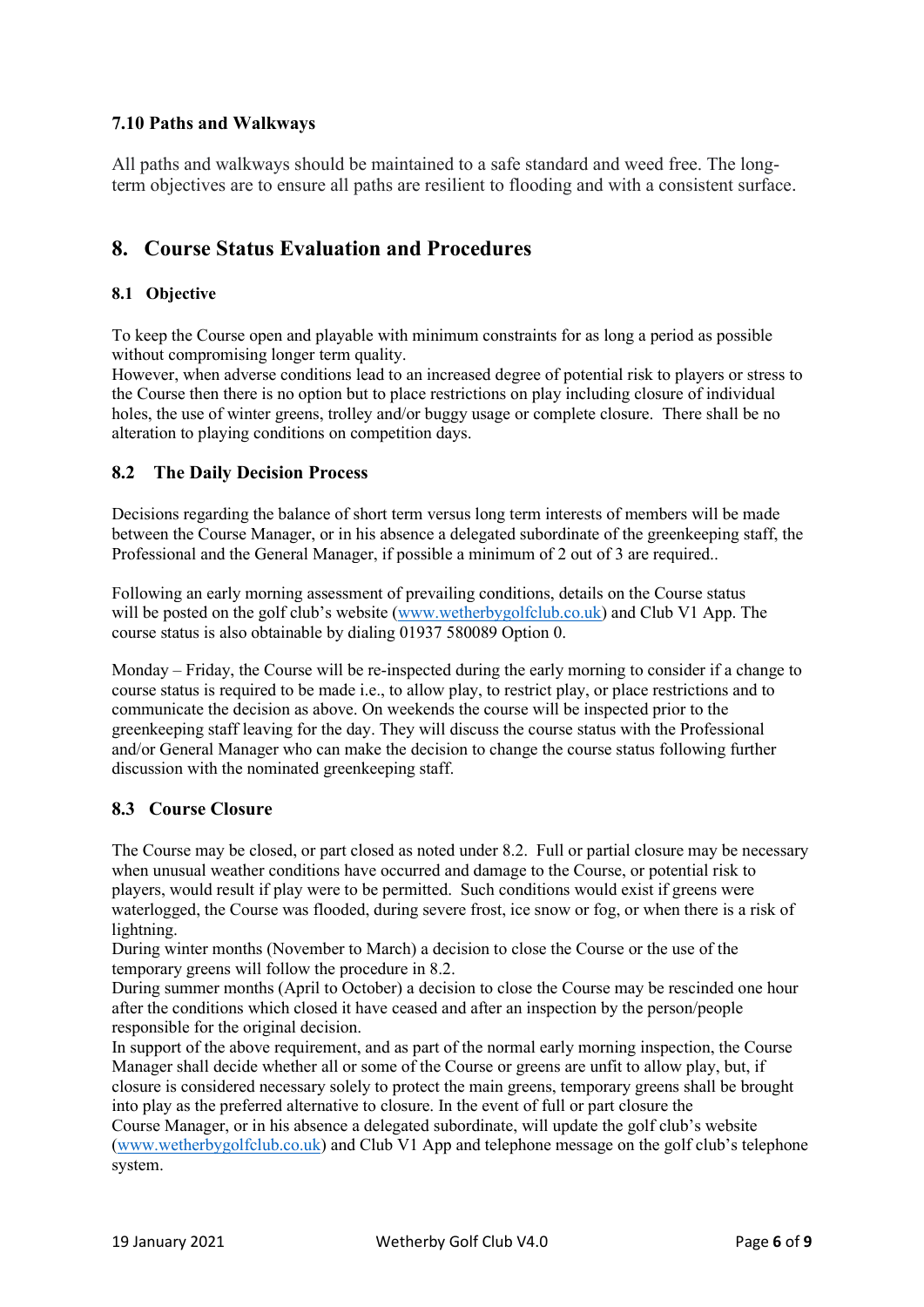## **8.4 Use of Temporary Greens**

It is the duty of the Course Manager or in his absence the delegated duty-greenkeeper to decide on a day-to-day basis the need for temporary greens to be brought into use. If temporary greens are brought into use, this decision may, exceptionally, be altered during the day if significant changes in course conditions allow.

The decision to move from temporary greens will only be made if an authorised member of the greenkeeping staff has agreed that Course conditions have changed to such an extent that the main greens can be brought into play. If a member of the greenkeeping staff cannot be contacted, then the temporary greens will remain in play for the day.

## **8.5 Trolley & Buggy Restrictions**

In certain adverse conditions it may be necessary in order to protect the Course or in the interests of safety for the Course Manager to implement a ban on buggy and trolley use or to allow only the continued use of trolleys. This will be communicated via the golf club website [\(www.wetherbygolfclub.co.uk\)](http://www.wetherbygolfclub.co.uk/), Club V1 App and telephone message on the golf club's telephone system. Full details of the Club's Buggy Policy are available from the General Manager.

## **8.6 Course Opening Times**

To allow the greenkeeping staff sufficient time to prepare the course and work in a safe environment, the Course will normally be open for play as follows:

#### **Summer Hours**

1<sup>st</sup> April to 30<sup>th</sup> September, from 06.45am

## **Winter Hours**

1<sup>st</sup> October to 30<sup>th</sup> November, from 07.30am 1<sup>st</sup> December to 31<sup>st</sup> January from 08.00am

1<sup>st</sup> February to 31<sup>st</sup> March 07.30am

# **9. Winter Golf**

Winter golf is defined as the period when preferred lies are in operation. The YUGC defines the Winter Period as lying between 1<sup>st</sup> October and 31<sup>st</sup> March. The use of preferred lies outside these dates during competition rounds must be agreed with the YUGC. Tee and fairways mats may be in use for all/some of the winter months.

# **10. Greenkeeping Staff & Members**

## **10.1 Work on the Course**

Players are to ensure that it is appropriate for them to play without endangering the greenkeeping staff and should not play to a green if work is in progress on that green. At all times players are asked to give priority to greenkeeping staff. A code of practice has been established to cover the subject and published on the golf club's website [\(www.wetherbygolfclub.co.uk\)](http://www.wetherbygolfclub.co.uk/).

Greenkeeping staff will, when working on a green, stand aside when appropriate and signal when they are ready for a ball to be played to that green.

Greenkeeping staff are to comply with the Greenkeeper's Code of Practice as laid out by BIGGA.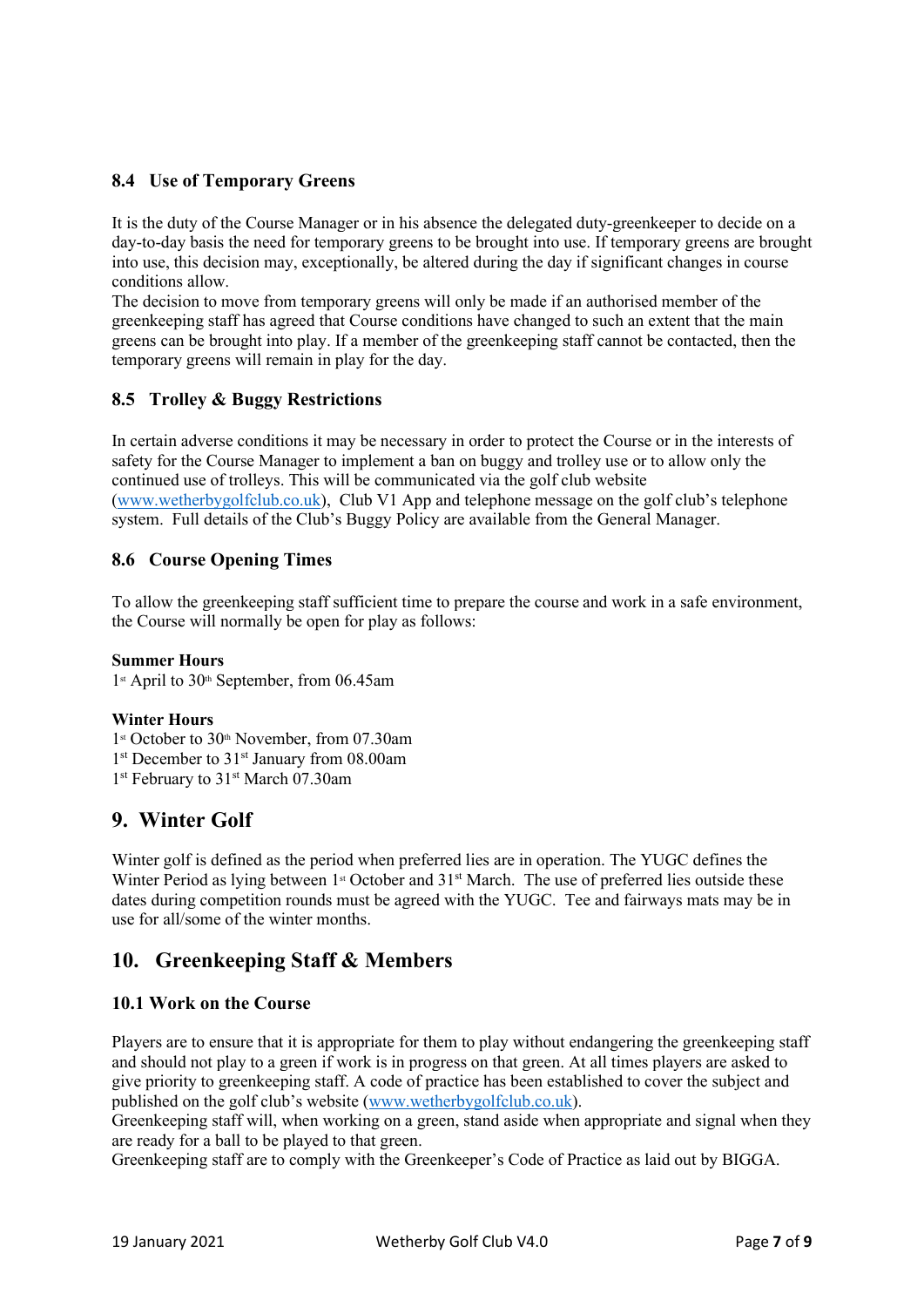## **10.2 Communication**

The need for two-way communication is paramount. The Course Manager and General Manager will work closely on the golf calendar and timing of course maintenance work.

In consideration of member patience and understanding regarding work on the golf course information will be imparted by various ways and means, including but not restricted to the:

- Golf club's website [\(www.wetherbygolfclub.co.uk\)](http://www.wetherbygolfclub.co.uk/)
- Club V1 App Newsletter
- $\bullet$  How Did I Do Club News
- Golf club's telephone message service (01937 580089 Option 0)
- Appropriate notices at the Professional shop
- Messages on notice boards
- Periodic presentations to members

## **10.3 Complaints**

Any complaint should be made to the General Manager and not directly to the Course Manager or any member of the greenkeeping staff.

The General Manager will investigate the complaint with the Course Manager and engage the complainant accordingly.

# **11. Irrigation**

The overall policy is to use water sparingly to encourage deeper rooting grasses and in sufficient quantities to prevent plant stress.

During certain periods water may need to be applied by hand through hose pipes to localised areas of drying to avert loss of sward integrity.

Water may also be needed to wash in fertiliser and other applications and therefore a guaranteed source is essential for the maintenance of the course.

All water for Course irrigation and treatments is sourced from a borehole situated on the Club's land and taken within the usage parameters of the Club's water abstraction licence.

# **12. Ecology**

It is an important part of the course management activity to preserve the natural habitat of birds, animals, and flora.

A developing Conservation/Ecological Management Policy will embrace all areas.